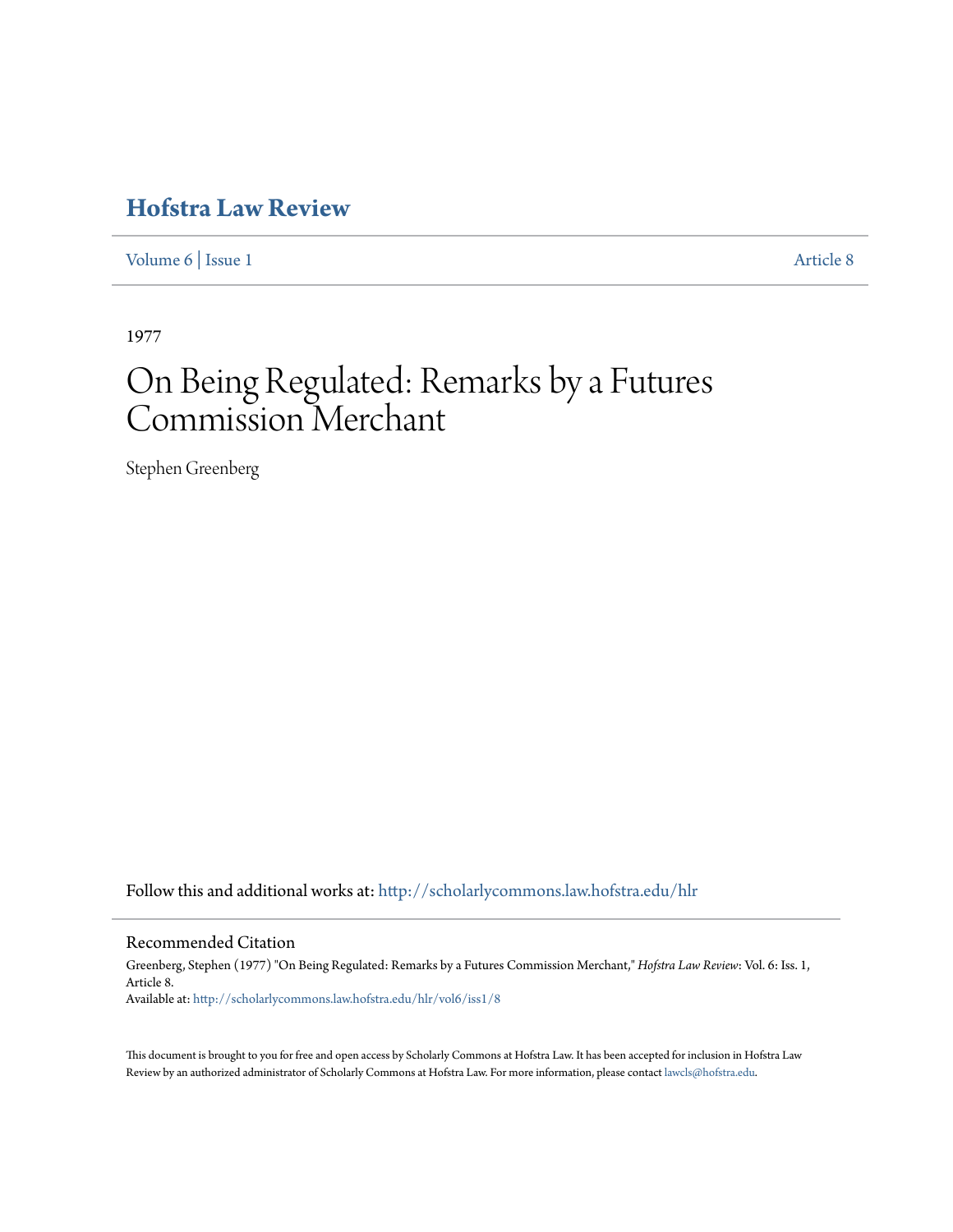## **ON BEING REGULATED:** REMARKS BY **A FUTURES** COMMISSION MERCHANT

## *Stephen Greenberg\**

In October 1974, Congress adopted sweeping amendments<sup>1</sup> to the Commodity Exchange Act<sup>2</sup> (the CEA). These amendments, known as the Commodity Futures Trading Commission Act of 1974, established the Commodity Futures Trading Commission3 (CFTC) and extended federal regulation from specific items, primarily domestic agricultural products,4 to all transactions involving future deliveries of commodities. 5 The 1974 amendments also broadened regulation of commodity trading professionals. It expanded regulation of futures commission merchants (FCMs)<sup>6</sup> and floor brokers,<sup>7</sup> and initiated registration requirements for three new professional groups: associated persons, 8 trading advisors, 9 and commodity pool

- 4. *Id.* **§** 2 (1970).
- 5. *Id. §* 2 (Supp. V 1975).
- *6. Id. §§* 6d, 6f, 6g, 6J(2), **6p.** *Id. §* 2 provides in pertinent part:

The words "futures commission merchant" shall mean and include individuals, associations, partnerships, corporations, and trusts engaged in so- liciting or in accepting orders for the purchase or sale of any commodity for future delivery on or subject to the rules of any contract market and that, in or in connection with such solicitation or acceptance of orders, accepts any money, securities, or property (or extends credit in lieu thereof) to margin, guarantee, or secure any trades or contracts that result or may result therefrom.

7. *Id.* **§§** 6e, 6f, 6g, 6j(1), 6p. *Id. §* 2 provides in pertinent part:

The words "floor broker" shall mean any person who, in or surrounding any "pit", "ring", "post", or other place provided by a contract market for the meeting of persons similarly engaged, shall purchase or sell for any other person any commodity for future delivery on or subject to the rules of any contract market.

8. *Id. §* 6k, 6p. An "associated person" is a professional who handles customer accounts for futures commission merchants (FCMs) or agents of FCMs. *Id. §* 6k.

9. *Id.* **§§** 6m, 6n, 6o. *Id. §* 2 provides in pertinent part:

The term "commodity trading advisor" shall mean any person who, for com-

<sup>\*</sup> B.S., 1953, Cornell University. Mr. Greenberg is a senior vice president in charge of the commodities division of a New York City brokerage house.

<sup>1.</sup> Commodity Futures Trading Commission Act of 1974, Pub. L. No. 93-463, 88 Stat. **1389** (codified at 7 U.S.C. *§* 2-22 (Supp. V 1975)).

<sup>2. 7</sup> U.S.C. *§§* 1-22 (1970 & Supp. V 1975) (as amended).

*<sup>3.</sup> Id.* **§** 4a (Supp. V 1975).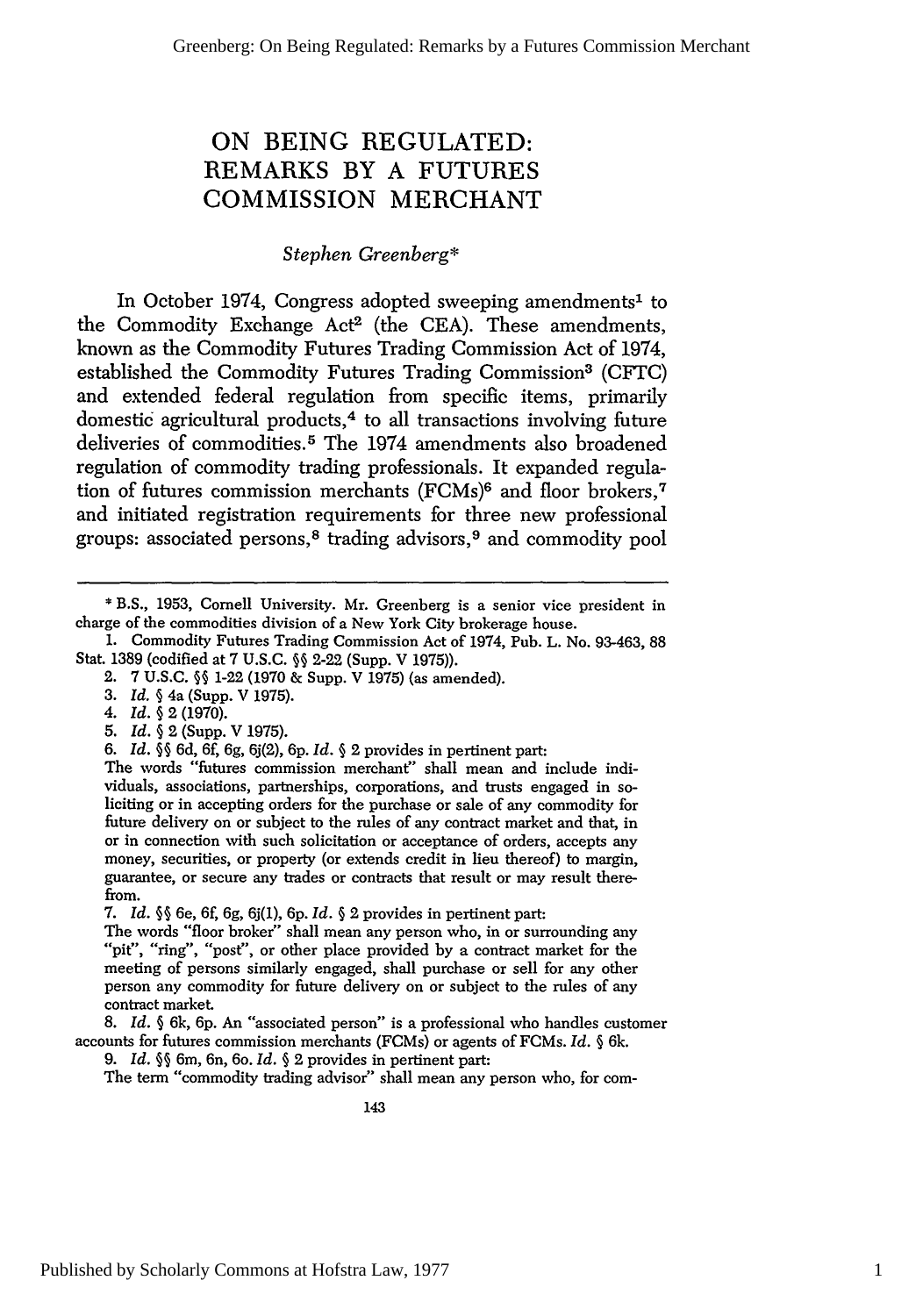operators.<sup>10</sup>

The purpose of these remarks is to examine the responsibilities of commodity trading professionals within the context of the **CEA.** This will be accomplished **by** discussing the impact of the relevant **CEA** provisions on the various commodity professionals and examining remaining problems and possible remedies.

Federal regulation of commodity professionals is largely achieved through CEA-mandated registration requirements. FCMs and associated persons constitute the broadest group subject to registration requirements. An FCM must register with the CFIC prior to soliciting or accepting orders for commodity futures contracts.<sup>11</sup> It must also furnish information pertinent to the operation of the business, including names and addresses of those engaged in solicitation or acceptance of contract orders, and the names of partners if the FCM is a partnership, or if it is a corporation, the names of its officers, directors, and stockholders. <sup>12</sup>**A** business seeking FCM status must meet minimum financial requirements and must continue to maintain those standards.<sup>13</sup>

**10.** *Id.* **§§** 6m, 6n, 6o. *Id.* **§** 2 provides in pertinent part:

*11. Id.* § 6d(l).

12. *Id.* **§** 6f(1). Those engaged in solicitation or acceptance of contract orders include "the managers of all branch offices and of all correspondents and agents **......** *Id.*

**13.** *Id. §* 6f(a).

pensation or profit, engages in the business of advising others, either directly or through publications or writings, as to the value of commodities or as to the advisability of trading in any commodity for future delivery on or subject to the rules of any contract market, or who for compensation or profit, and as part of a regular business, issues or promulgates analyses or reports concerning commodities; but does not include (i) any bank or trust company, (ii) any newspaper reporter, newspaper columnist, newspaper editor, lawyer, accountant, or teacher, (iii) any floor broker or futures com-<br>mission merchant, (iv) the publisher of any bona fide newspaper, news magazine, or business or financial publication of general and regular circulation including their employees, (v) any contract market, and (vi) such other persons not within the intent of this definition as the Commission may specify **by** rule, regulation, or order: *Provided,* That the furnishing of such services **by** the foregoing persons is solely incidental to the conduct of their business or profession.

The term "commodity pool operator" shall mean any person engaged in a business which is of the nature of an investment trust, syndicate, or similar form of enterprise, and who, in connection therewith, solicits, accepts, or receives from others, funds, securities, or property, either directly or through capital contributions, the sale of stock or other forms of securities, or otherwise, for the purpose of trading in any commodity for future delivery on or subject to the rules of any contract market, but does not include such persons not within the intent of this definition as the Commission may specify by rule or regulation or by order.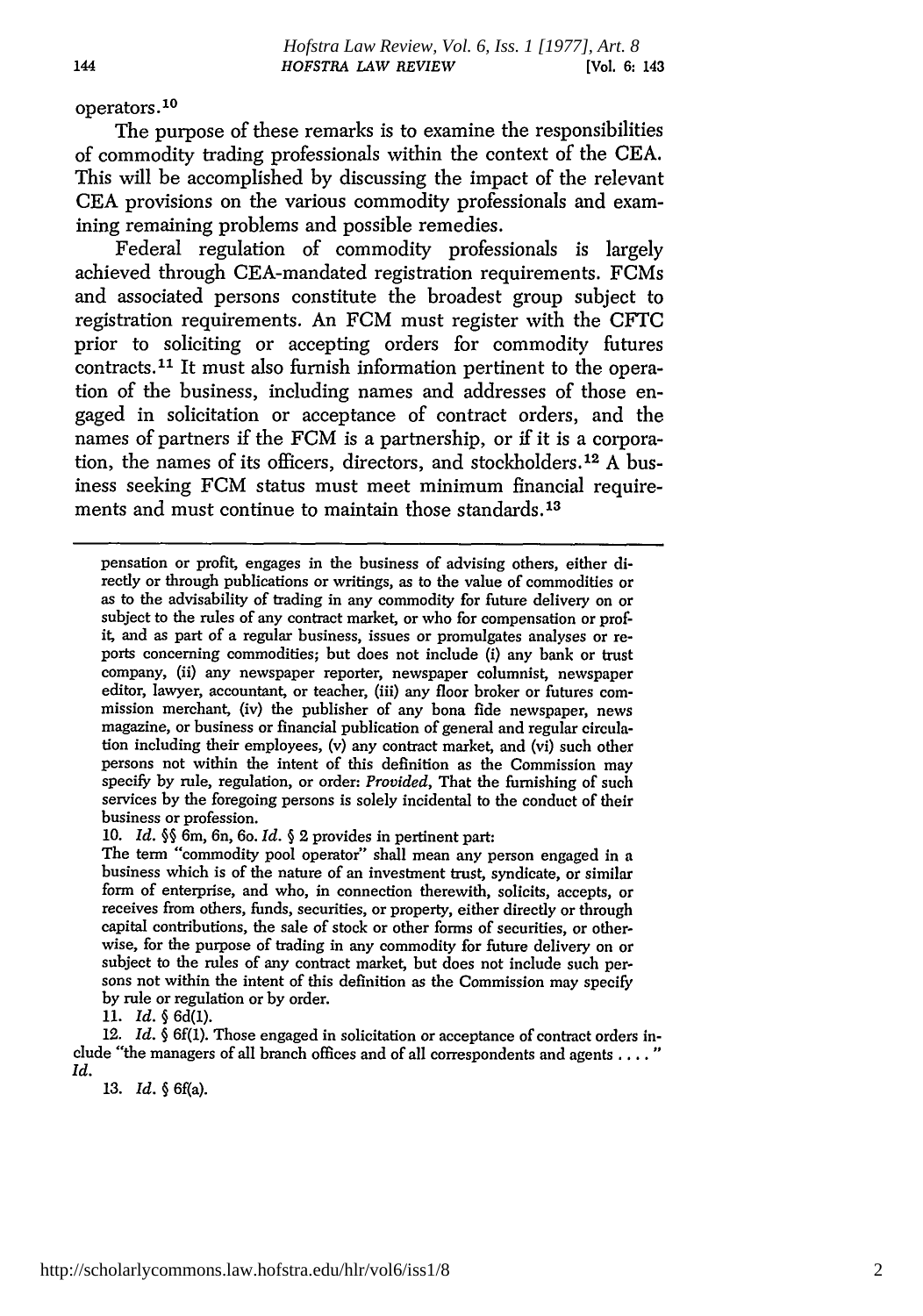Furthermore, associated persons must register with the CFTC if they solicit, accept,<sup>14</sup> or supervise solicitation and acceptance of customer orders. 15 In addition, while registration by pool operators and trading advisors may appear at first glance to be optional, 16 in practical terms, those two groups must register; they must register prior to using the postal service or engaging in transactions involving interstate commerce. 17 The CEA, through its registration provisions, has brought more than 23,000 individuals under federal regulation. **<sup>18</sup>**

The CEA makes additional demands of commodity professionals. FCMs are closely regulated in their handling of customer funds. The **CEA** requires FCMs to maintain separate accounts and to perform daily accountings for each customer's funds. 19 This segregation and accounting is required to assure that the FCM does not convert customer funds to his own use and to assure that sufficient funds are always available to meet customer obligations. As such, it is one of the strongest protective devices mandated by the CEA.

Registered FCMs are subject to stringent recordkeeping and reporting requirements. They must maintain records of daily trading activities20 and retain them for five years for possible CFTC inspection. 21 The recordkeeping and reporting requirements are prime customer protection and surveillance tools. These requirements permit the CFTC to reconstruct trading activity and to determine if an FCM placed his own orders prior to client orders and whether client orders were entered in an efficient and timely manner. Additionally, these requirements enable the CFTC to study overall market activity both to detect market manipulation and to ascertain whether speculators' activities had an undue influence on price.

The CFTC has conferred weighty responsibility upon commodity professionals to prevent unfair handling of public orders.

17. *Id.* § 6m.

**1977]**

19. 7 U.S.C. § 6d(2) (separate accounts); *id.* § 6g(3) (daily accountings).

20. *Id.* § 6g(3).

21. *Id.* § 6g(4) requires that records be maintained "for such period as may be required by the Commission." 17 C.F.R.  $\S$  1.31 (1977) specifies this period as five years.

**<sup>14.</sup>** *id. §* 6k(i)(i).

<sup>15.</sup> *Id.* § 6k(1) (ii).

<sup>16.</sup> *Id.* § 6n(1) states that these groups *"may* register **.... "** (emphasis added).

**<sup>18.</sup>** COMMODITY **FUTURES TRADING** COMMISSION ADVISORY COMM., REPORT **ON** COMMODITY **FUTuRES** TRADING PROFESSIONALS 3 (1976).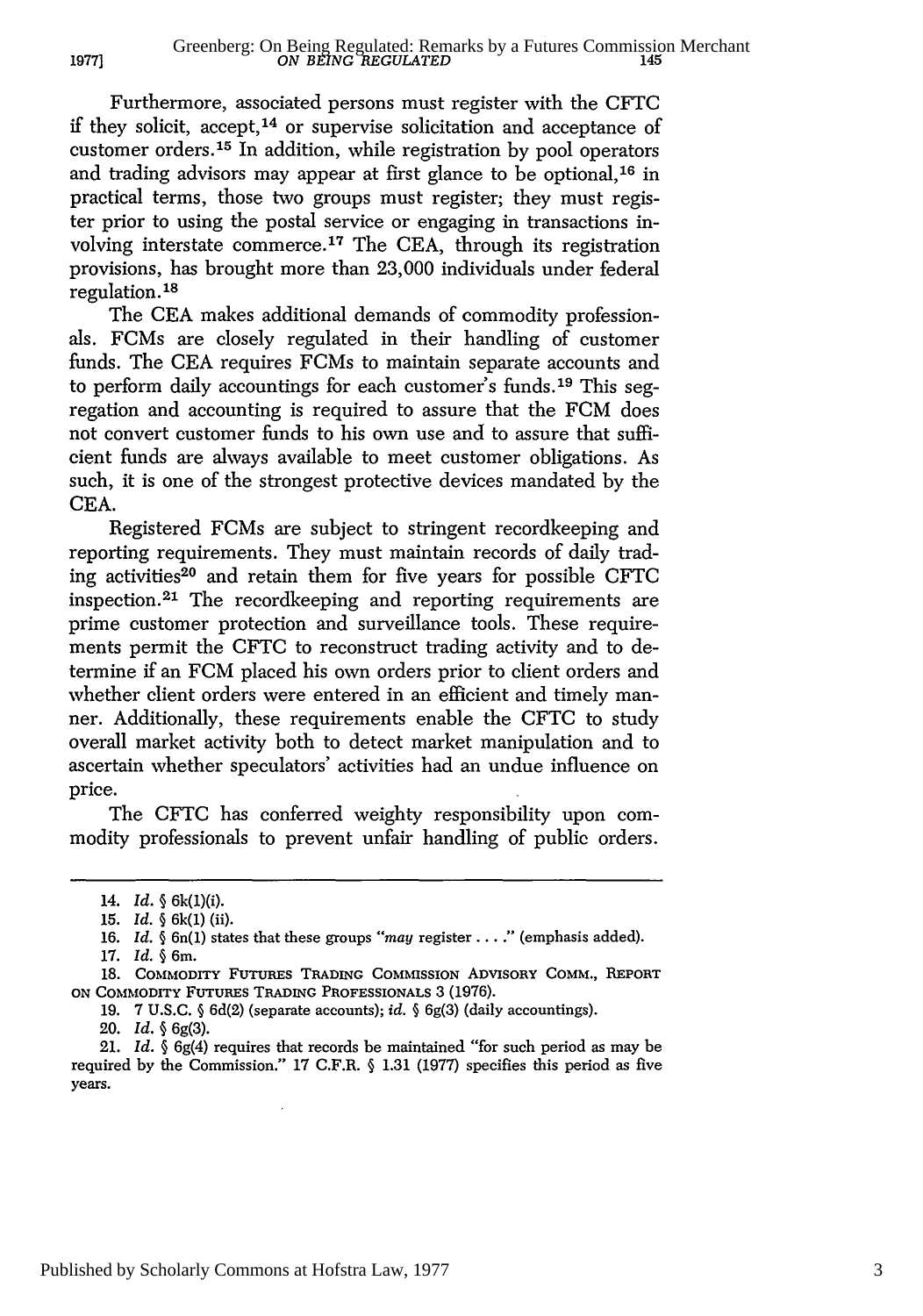For example, regulation 155.3 requires each FCM to establish and enforce internal rules and procedures to assure that each order is handled in a manner consistent with the client's best interest.<sup>22</sup> In addition, the CEA and CFTC regulations prohibit actions which would result in fraud;  $FCMs<sup>23</sup>$  pool operators, and trading advisors<sup>24</sup> are barred from disseminating false and misleading information.

In recent years, activity in the commodities industry has increased dramatically. Consequently, the public now focuses greater attention on the futures markets. Thus, the number of trading advisors, pool operators, and FCMs has grown. Because of that growth, and in anticipation of further activity, the CFTC will probably place more rigid requirements on commodity trading professionals. The purpose of this action would be to provide maximum protection to the public, to aid public understanding of the purposes of futures markets, and to raise public confidence in these markets.

In fact, the CFTC has proposed rules specifically "designed to protect, in various respects, members of the public who deal with commodity trading professionals."<sup>25</sup> The proposed rules fall into seven broad categories: (1) Suitability-Each commodity professional would be required both to determine his customer's financial situation and trading objectives and to advise the customer in a manner consistent with that determination;<sup>26</sup> (2) Supervision-Each commodity firm would be required to exercise careful supervision of its employees;<sup>27</sup> (3) Risk Disclosure-Commodity brokerage firms would be required to explain to each customer the risk of loss inherent in commodity futures trading;28 (4) Discretionary Accounts-These rules would limit the conditions under which professionals could trade on behalf of customers with discretionary

<sup>22. 17</sup> C.F.R. § 155.3 (1977). This regulation requires that customer orders be entered prior to the entering of any proprietary order for an FCM or an affiliated person. Moreover, it prevents affiliated persons from placing orders directly or indirectly with another FCM in a manner which would be designed to circumvent the provisions of this general rule. The regulation further precludes FCMs or any of their affiliated persons, under certain circumstances, from disclosing the nature of an order being held on behalf of a client. In general, it is intended to assure the fair and equitable handling of public orders handled by professionals in the trade.

<sup>23. 17</sup> C.F.R. §§ 30.02-.03 (1977).

<sup>24. 7</sup> U.S.C. § 6o (Supp. V 1975).

<sup>25. 42</sup> Fed. Reg. 44,741, 44,742 (1977).

<sup>26.</sup> *Id.* at 44,743-45.

<sup>27.</sup> *Id.* at 44,746-47.

<sup>28.</sup> *Id.* at 44,747-48.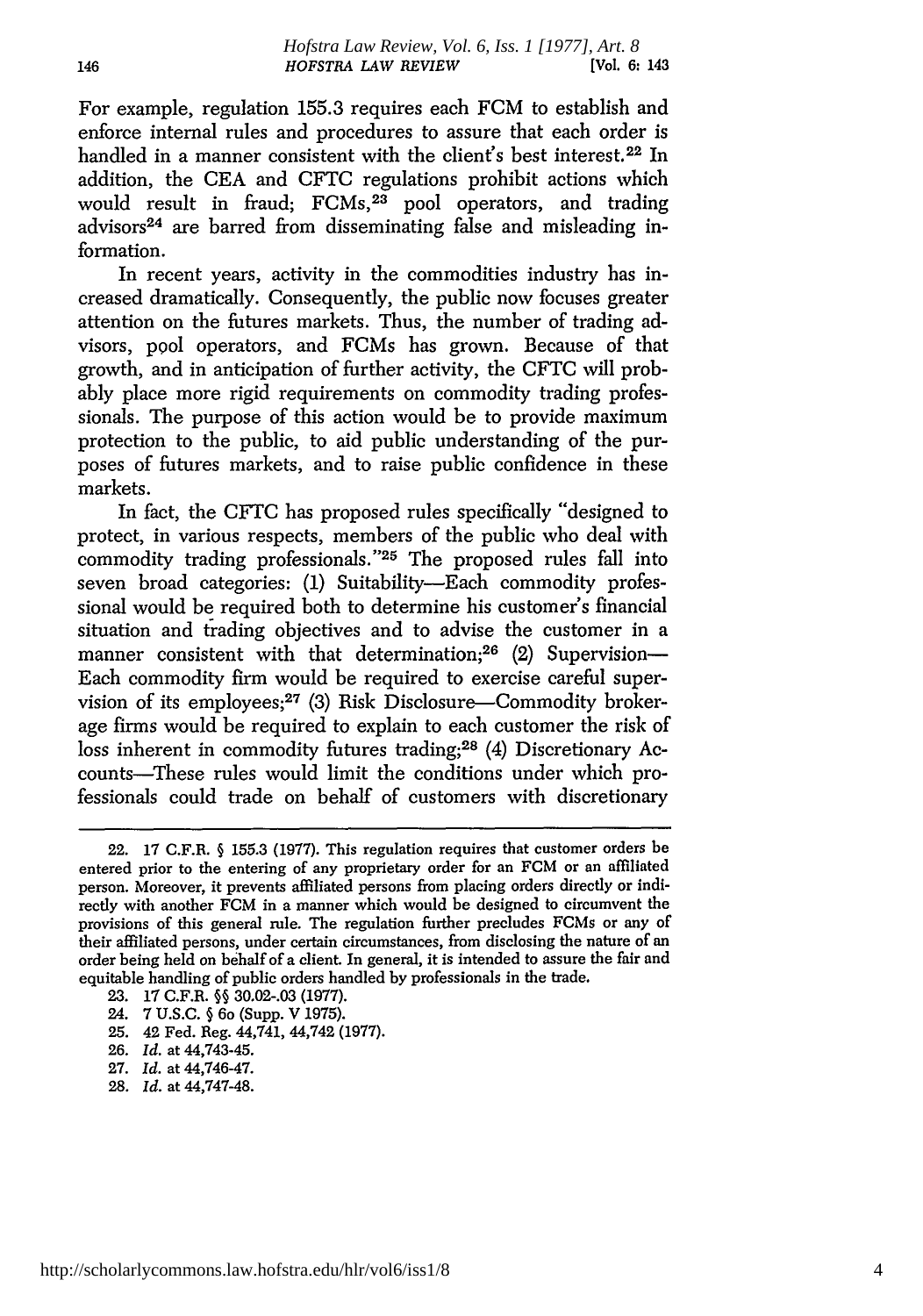accounts;<sup>29</sup> (5) Advertising—Professionals would be prohibited from advertising performance based on simulated or hypothetical accounts. 30 The remaining areas of the proposed rules deal with standards for (6) handling customer orders and trading activites<sup>31</sup> and (7) recordkeeping. <sup>32</sup>

Furthermore, the CFTC should adopt regulations requiring minimum financial standards for all FCMs. While most FCMs are members of commodity exchanges and subject to their self-regulatory capital requirements, capital standards for nonexchange member FCMs are desirable; the resulting industry uniformity would be beneficial. The industry could also strengthen standards by forming a self-regulatory association.

More stringent requirements may be placed on FCMs in the areas of risk disclosure, customer protection, competency examinations, minimum financial standards, and auditing of FCMs' financial statements. Associated persons and FCMs may become more closely regulated with respect to their personal trading activities.

Commodity pool operators should expect rules and regulations requiring more stringent standards for pool operation, recordkeeping, segregation of customer funds, and self-dealing. They may be further required to report periodically to pool participants.

Commodity trading advisors should expect new regulations which will govern their activities more closely. It is not anticipated that financial standards will be imposed on trading advisors. Yet, disclosure of the risks in futures trading, and of a trading advisor's affiliation with any FCM whose services he recommends probably will be required.

The rapid growth of the commodities industry and the increased public participation in commodity futures markets during the last decade has resulted in expanded self-regulation by the organized American commodity exchanges. Commodity pool operators, commodity trading advisors, and nonexchange FCMs, however, have not been subject to similar self-regulation. The CFTC should promulgate further rules which place greater responsibility on all FCMs, associated persons, pool operators, and trading advisors to assure that the public is afforded the safeguards necessary when dealing with commodity professionals.

<sup>29.</sup> *Id.* at 44,746. A discretionary account affords the FCM power of attorney to trade the client's account in the client's best interest.

<sup>30.</sup> *Id.* at 44,748.

<sup>31.</sup> *Id.*

<sup>32.</sup> *Id.*